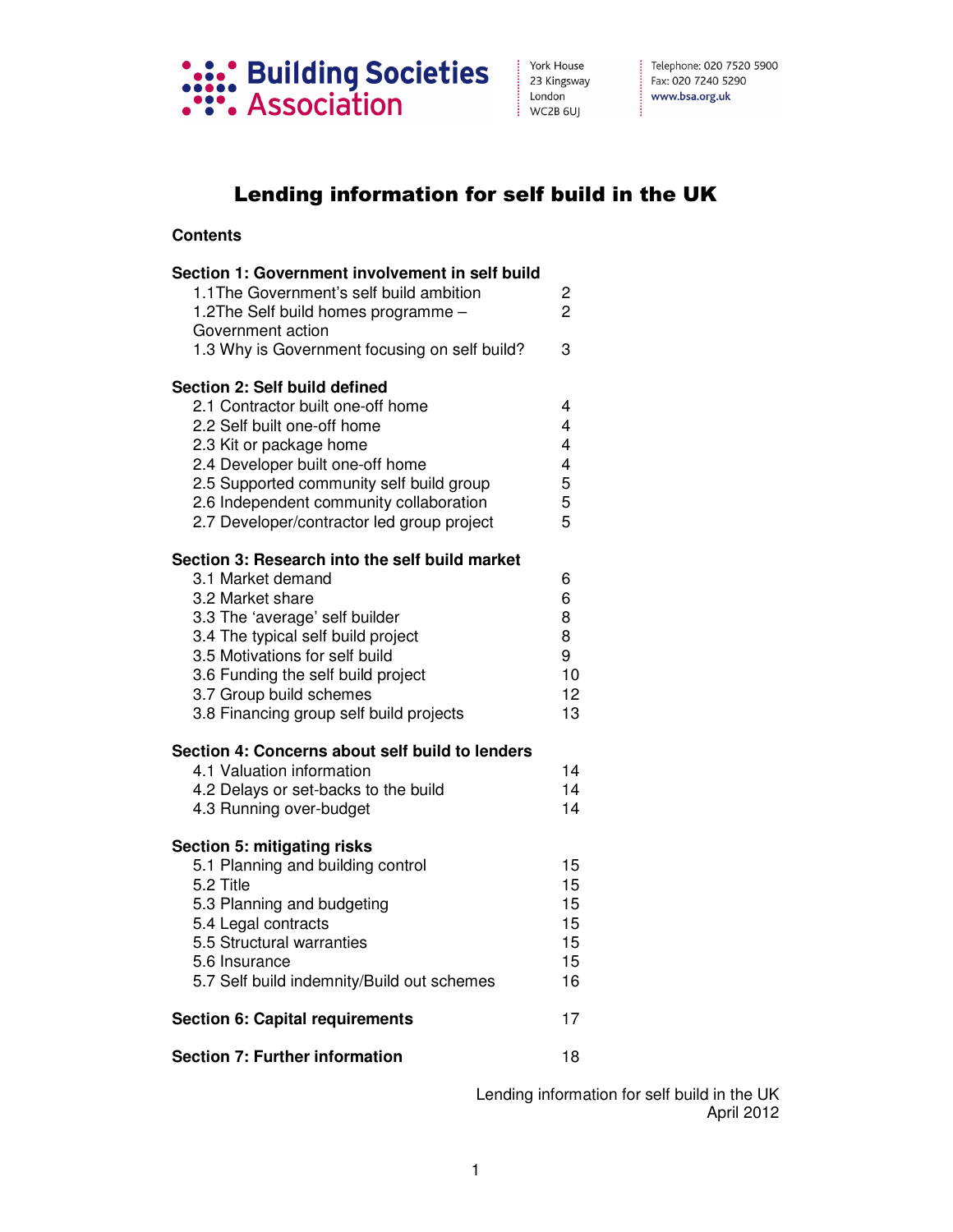

## **Section 1: Government involvement in self build**

#### **1.1 The Government's ambition**

The Government is doing more than ever to support individuals and communities taking the initiative to build their own homes. Although 1 in 10 of all new homes in England is self built, the Government recognises that the size of the UK self build sector compares poorly internationally and it is looking to double its size over the next decade, with the aim of enabling self build housing to become a mainstream source of housing provision.

*"I want to create a self build revolution where building your own home is not just the preserve of the privileged few."* 

Grant Shapps MP, Minister for Housing, June 2011

*"Self builders deliver affordable, greener and more innovatively-designed homes, and make a big contribution to the number of new homes built in this country. But there is still significant opportunity for growth in the sector which can only be opened up if Government and industry work together...* 

*… I pledge to continue pushing for further action to make self build an easier option for everyone."* 

Grant Shapps MP, Minister for Housing, July 2011}

In the Laying the Foundations: A Housing Strategy for England (HM Government, 2011) the Government announced the introduction of a "Custom Build" (the Government's term for self build) programme which involves a series of key actions to kick start its growth ambitious for the sector.

#### **1.2 The Self Build Homes programme – Government action**

- Councils will be required to gauge demand for self build in their local area and take positive steps to facilitate it in their plans and programmes
- Opportunities for self builders to access land which central government is releasing as part of its accelerated public land disposals programme will be maximised
- Larger scale locally-planned self build home developments will be promoted
- Government will continue to work with industry to establish a one-stop-shop for advice and support to would-be self builders
- A Champion will be appointed to raise greater public awareness of the benefits of self build and ensure government support and industry guidance for those who want to build their own home.
- **E30m will be made available to support provision of short-term project finance to** this sector on a repayable basis. It is envisaged that the fund, which is in direct response to the recommendations set out in the Self Build Action Plan published by the industry in July 2011, will run until 2015 and provide short term repayable project finance for larger scale self build developments and be accessible by developers and communities who want to bring forward such schemes before selling the substantially complete units to self-builders to finish.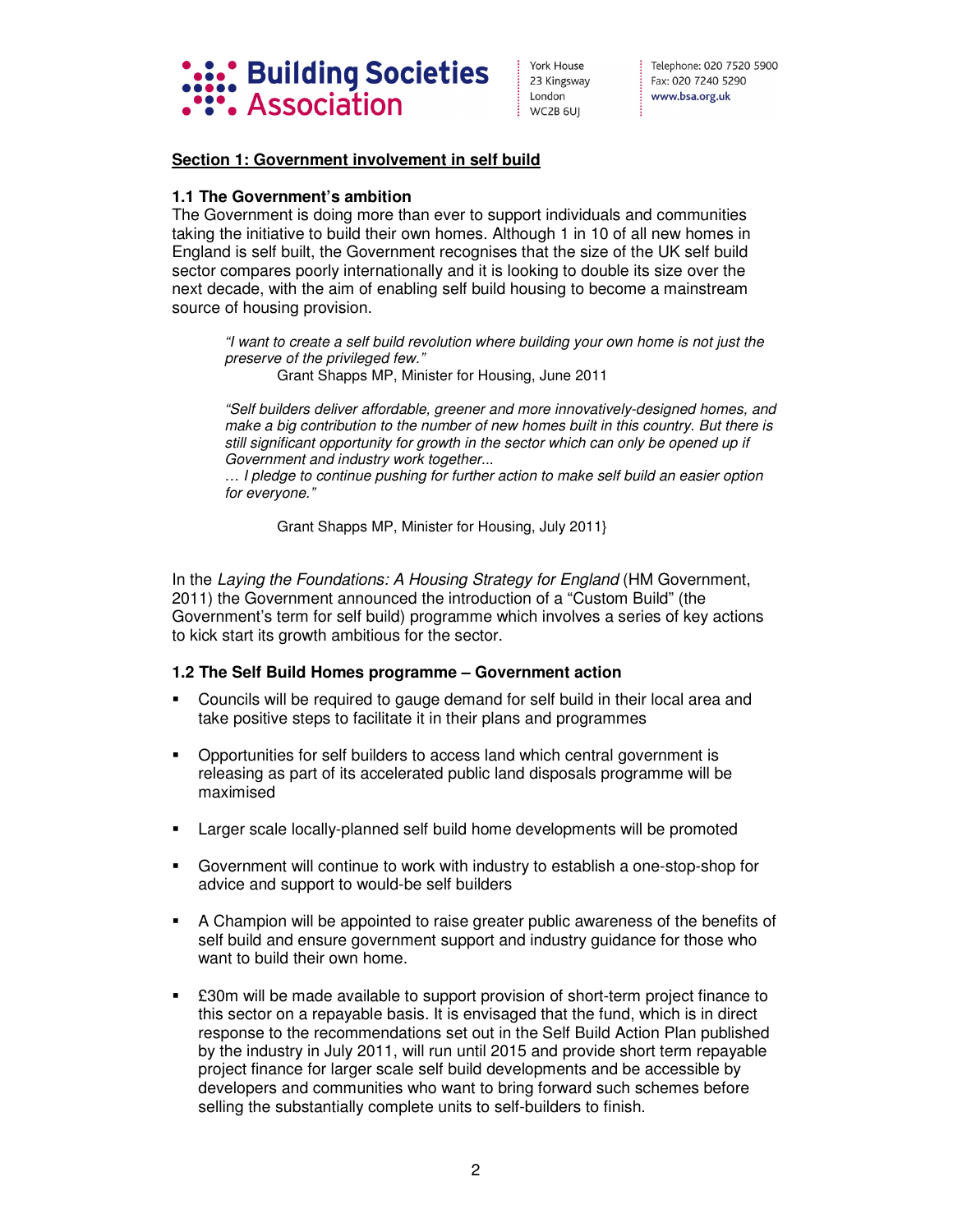

## **1.3 Why is Government focussing on self build?**

- It is important to the national economy (value is estimated over £3bn annually<sup>1</sup>)
- It makes an important contribution to housing supply (the sector collectively builds as many homes annually as any of the major house builders)
- **There is now reliable evidence of growing public demand for this type of housing** which, if met, will enable the sector to grow significantly and in turn make a greater contribution to the number of new homes built across the country
- The sector protects and creates local jobs, strengthens local construction supply chains and is a vital part of local economies
- Self build housing offers more local choice and is demonstrated to often offer better value for money, bringing with it the option to make housing more affordable for a new generation of home owners
- **This type of housing reflects the Government's localism ambitions.**

 1 Self Build Housing Market UK 2009–2013 (AMA Research, 2009)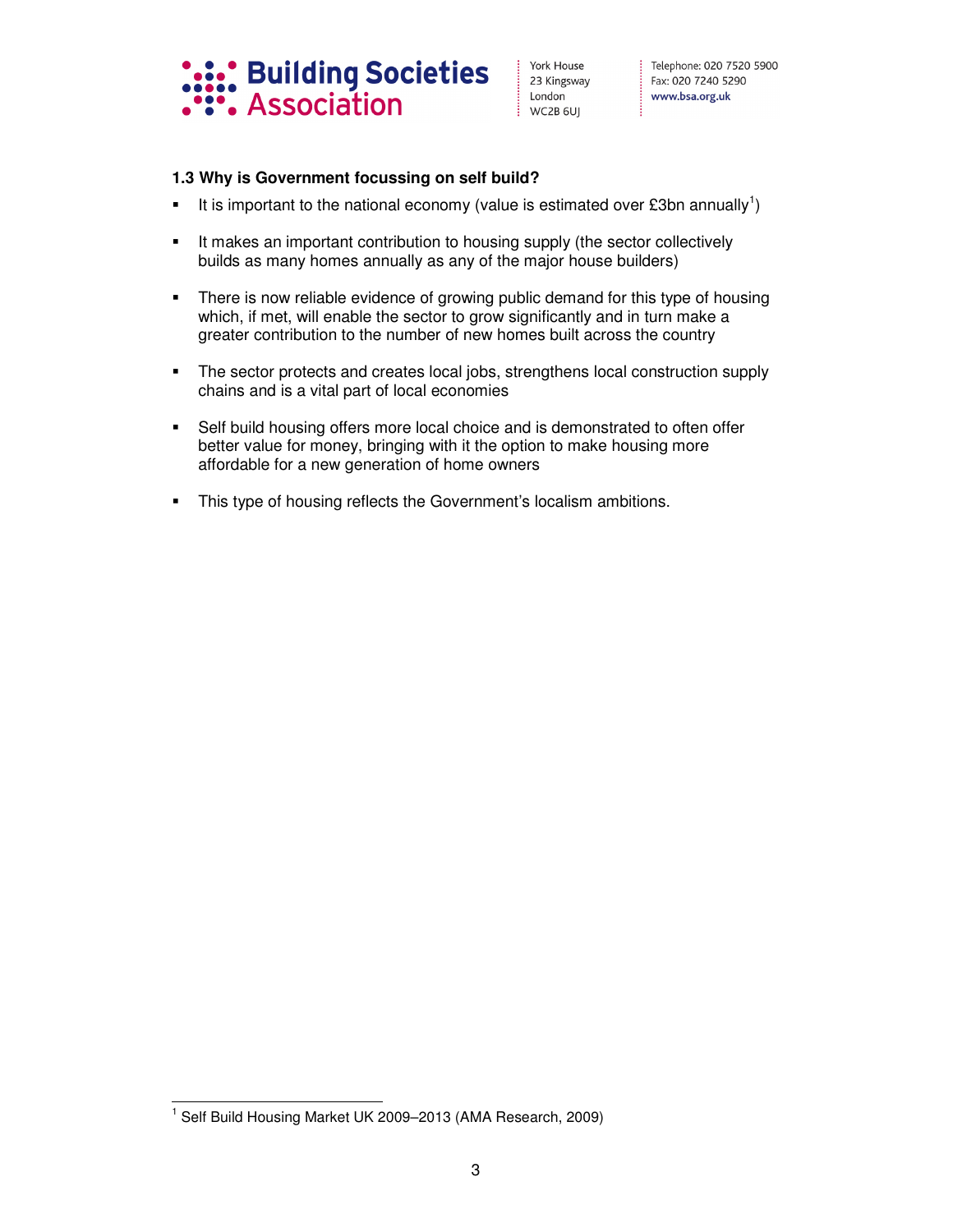

Telephone: 020 7520 5900 Fax: 020 7240 5290 www.bsa.org.uk

## **Section 2: Self build defined**

Self build is a term encompassing a variety of different ways in which consumers procure their own home. The level of involvement by the consumer varies from project to project, but it can range from commissioning professionals to undertake the work to hands-on involvement with the design and build.

There are seven main ways of undertaking a self build project<sup>2</sup>:

## **2.1 Contractor built one-off home**

Here the self builder manages the design process, selects a contractor and then the contractor takes care of the construction work. The vast majority of 'self build' homes are constructed this way – perhaps two thirds. This approach usually involves the owner finding a suitable plot of land, hiring an architect, getting planning and building regulation approval and then finding a suitable main contractor to do most of the building work. The owner may do some of the simpler physical building tasks (perhaps the decorating and landscaping) to help reduce costs; but the lion's share will be organised and provided by the main contractor.

#### **2.2 Self built one-off home**

The self builder manages the design and construction process and undertakes a significant proportion of the actual building work too. This is the classic DIY route, but only a modest proportion of people actually procure a home this way – perhaps 10- 15 per cent. This approach tends to appeal to people who are on a tight budget. The self builder finds the site and secures planning and building regulations approval. They also take responsibility for the detailed project management of all the construction work, and they frequently work full time on the site helping wherever he or she can. The savings are considerable – often 20-30 per cent less than using a main contractor.

#### **2.3 Kit or package home**

Here the self builder finds the plot of land, but then they tend to work alongside a specialist kit home provider to finalise the design and to plan the construction. There are numerous companies that provide "kit" houses for self builders. These range from traditional oak beam barn-like homes, to modern modular structures made to precision standards in a factory environment. Once the owner decides which kit home suits them the best, they and the manufacturer will usually work up the designs together and submit them for planning and building regulation approvals. Often the owner takes responsibility for clearing the site and preparing the foundations. The kit company then supplies the house and erects it. Sometimes they do all the internal fitting out work as part of their contract; sometimes the owner will do the finishing off work themselves to help reduce the cost. About a tenth of all self builds are believed to be constructed this way.

#### **2.4 Developer built one-off home**

The self builder finds a developer with a site and a design they like – the developer then takes care of almost everything. This approach is growing in popularity and there are now a fair number of locally based companies offering this option. It's very simple and risk free for the self builder, though it is generally more expensive. At the moment a very small percentage of self build projects are delivered this way – perhaps one or two percent.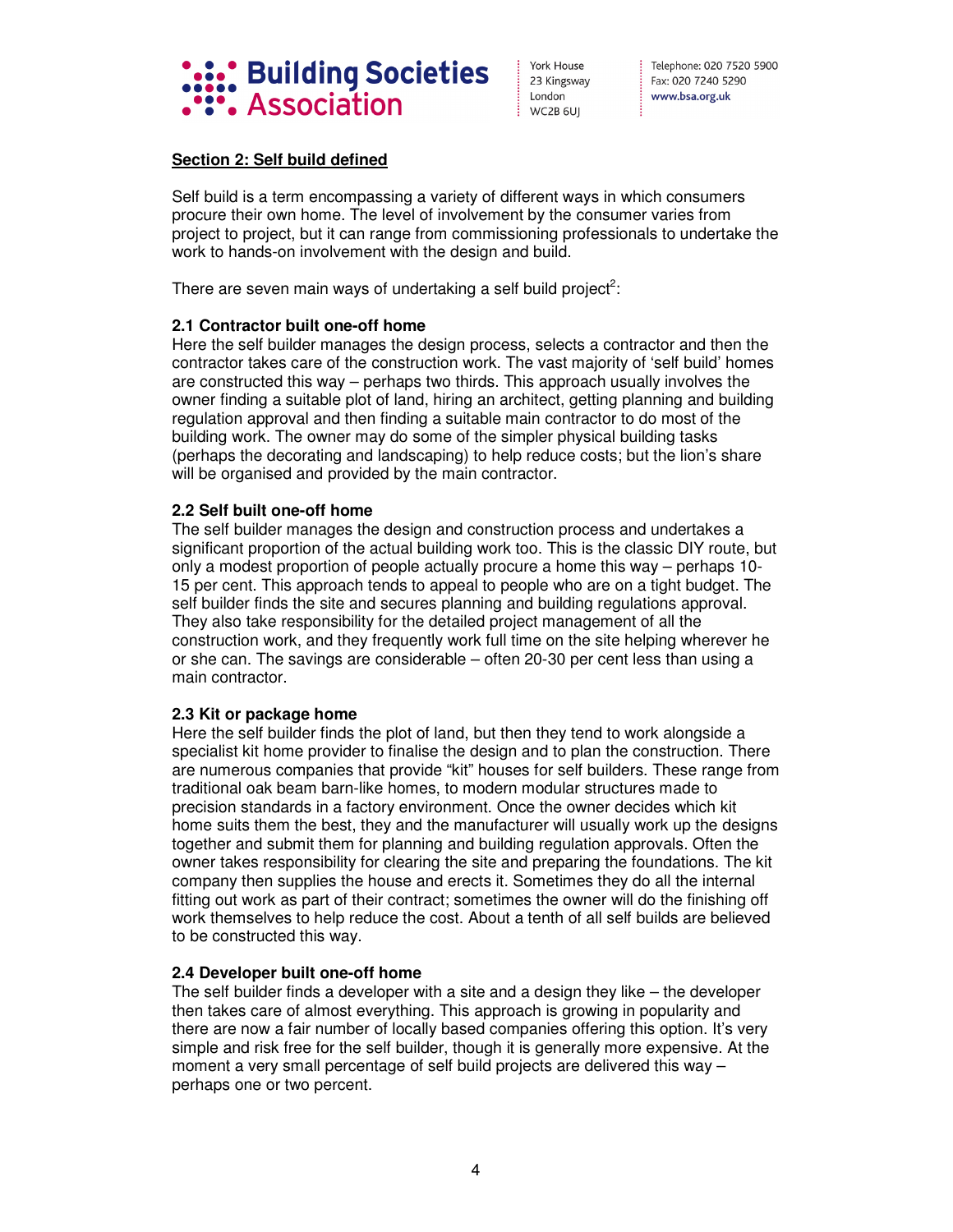

Telephone: 020 7520 5900 Fax: 020 7240 5290 www.bsa.org.uk

## **2.5 Supported community self build group**

This method involves a group of people coming together to pool their skills so they can build a number of self build houses collectively. Usually the group will include people with some construction skills, though often there is training undertaken to boost the participants' building knowledge. Each member of the group will work on everyone's house, until all are ready for occupation. By working around 25-30 hours a week in the evenings and weekends they can usually build all the homes in about 12-18 months. Some groups form themselves; others are co-ordinated by housing associations or an agency that helps people run projects like this. Almost 100 community self build projects have been set up over the last 20 years. The norm is for between 10 and 20 people to come together to build 10 to 20 new homes. This approach is a very effective way of reducing the cost of a house and means someone on a low or modest wage can afford to build their own property.

## **2.6 Independent community collaboration**

Under this approach a group of self builders is formed to acquire a larger site to split up into individual plots. They then organise the design and construction of their own homes. By 'bulk buying' the land they can usually get their individual building plots significantly cheaper. And by working together and sharing some common costs (for example the cost of key tools or bulk buying materials) they can deliver these homes more cost effectively too. At present very few homes are built this way in the UK – perhaps 10-20 a year. But this approach is more common in Continental Europe and it is expected to grow in popularity in the UK.

## **2.7 Developer/contractor led group project**

A developer/contractor organises a group and builds the homes; often, to save costs, the self builders finish them off. This is a new approach to self build in the UK and very few homes have – to date – been built this way. However, in many other countries this is a common approach to self build, and it is again expected to grow rapidly in popularity in the UK.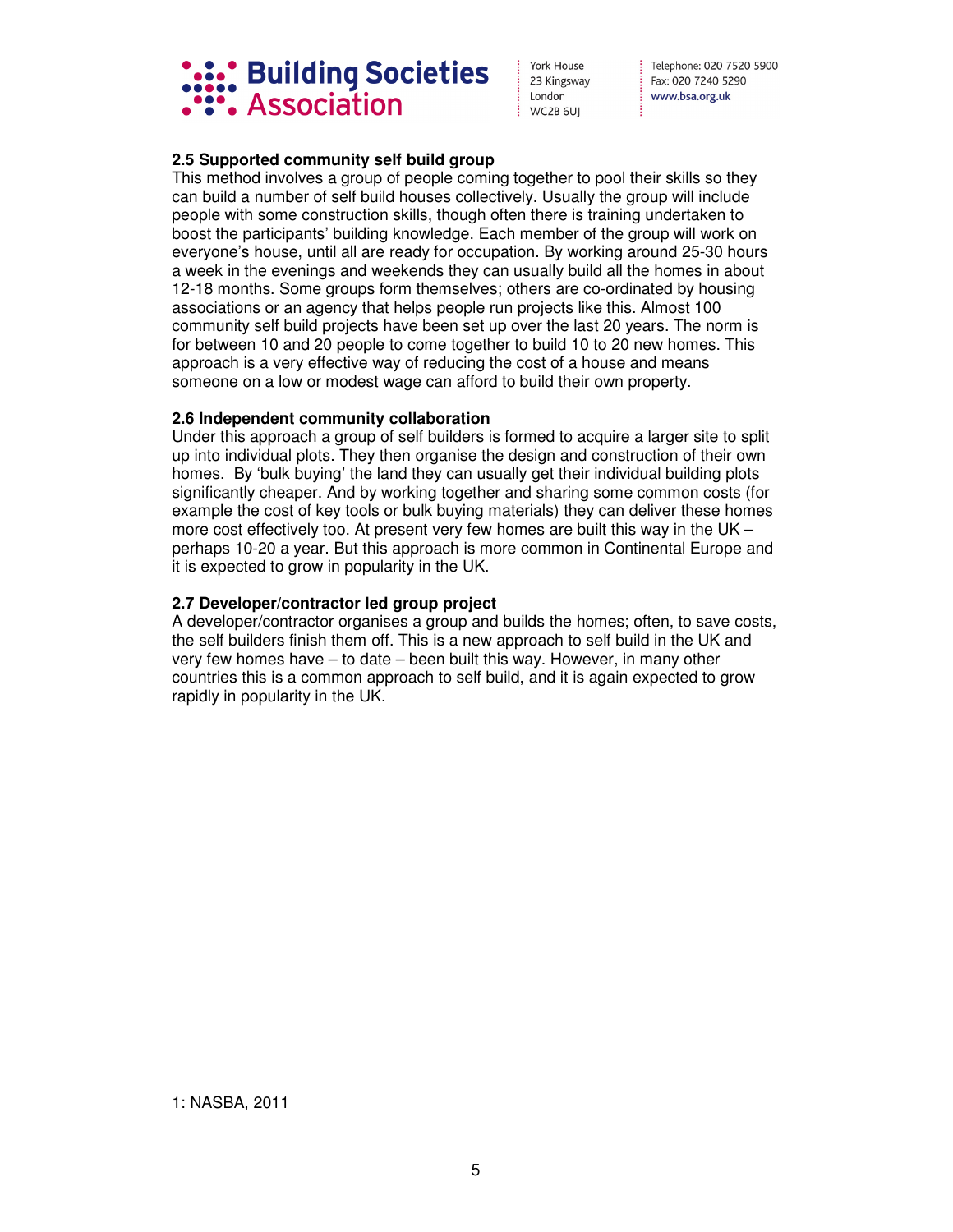

## **Section 3: Research into the self build market**

## **3.1 Market Demand**

Over the last few months the self build industry has been working closely with Government to better understand the demand for self build housing and the challenges self builders face in bringing forward their projects.

During Autumn 2011 the Department for Communities and Local Government (DCLG) worked with three organisations Home Building and Renovating magazine<sup>2</sup>; BuildStore<sup>3</sup> and *Media10*<sup>4</sup> to survey potential self builders to better understand this market<sup>5</sup>. In October 2011, the Building Societies Association (BSA) commissioned YouGov to undertake a piece of research to determine the potential levels of demand for self build. The sample size was fairly limited at 2,051, but the survey produced some interesting results.

Norwich and Peterborough Building Society (N&PBS) also undertook a survey to gauge the demand for self build housing.

## **3.2 Market share**

-

Reliable statistics about the scale of the number of self build homes built annually remain unavailable. This is because there are no official house building statistics on the sector which are collected by either by the Department for Communities and Local Government or the Office for National Statistics.

The only official statistic available on the size of the UK self build market is the number of VAT refunds made each month by HMRC for completed projects under 'VAT431NB – VAT refunds for DIY house builders'. Under this scheme, private individuals can make a single application to recover VAT paid on eligible building materials to ensure they benefit equally from the zero rate of VAT applied to new dwellings. However even these statistics can be unreliable as not all self builders claim VAT, particularly given that many use a contactor for the building work.

Based on the DCLG's unpublished analysis of the sector's market share between 1987 and 2011 it is clear that whilst its share has marginally increased in the last few years the long term trend has remained relatively steady between, averaging between 7-10% of the overall number of new homes built each year (see graph below).

The marginal increase in recent years is in large part due to the widespread media exposure of programmes like Grand Designs, national media, specialist magazines and changing expectations of home owners.

 $2$  Homebuilding & Renovating Magazine is one of the UK's best-selling magazines for selfbuilders and renovators with a monthly readership of over 26,000

<sup>3</sup> BuildStore is the leading intermediary for self build mortgages and a one-stop-shop for self builders, providing information on products and services in self build finance, construction, renovation and conversion

<sup>&</sup>lt;sup>4</sup> Media 10 Limited is a privately owned publishing and events company based in Essex, responsible for the biannual Grand Designs Live exhibition and The Ideal Home Show

<sup>&</sup>lt;sup>5</sup> Survey size was 2,777 (DCLG, unpublished)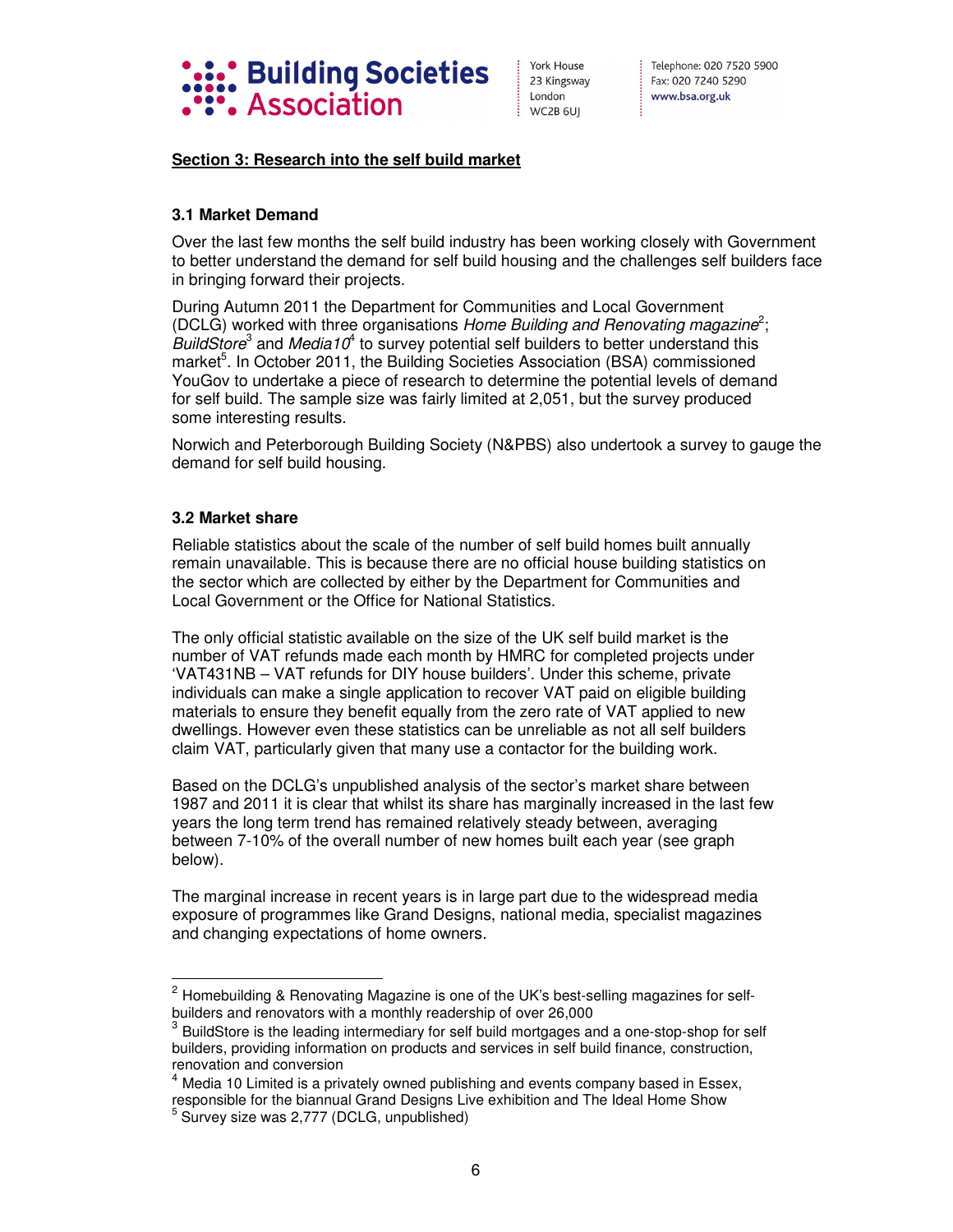



**Figure 1: Estimates of UK Self Build / UK Total New Build completions**

The DCLG estimates that in 2010/11 there were about 13,800 self build homes completed<sup>6</sup>. According to the DCLG, these self build homes made up 2 out of 3 of all single dwellings built.

The expectation from Government is that this is about to change. This is because it wants to help unlock the growth potential of this market and double its size over the next decade, to create up to 100,000 additional self build homes over the next decade and enable the industry to support up to 50,000 jobs directly and indirectly per year.

The BSA survey found that over half of all respondents (53%) said they would be interested in building their own home.

The DCLG found that around 1 in 2 (59%) self builders surveyed are anticipating to start their projects within the next 2 years and a further 22% anticipate to start their build in the foreseeable future (between 2 and 5 years). Almost half (46%) of self builders have already purchased land. This demonstrates the immediate market demand which exists in the sector.

This demand is also underlined by further information from NaSBA:

- 400,000 people searched Rightmove in September 2011 alone to try to find a plot
- More than 100,000 people already subscribe to one of the main plot-finding websites

 $\overline{a}$ 6 *Laying the Foundations: A Housing Strategy for England* (HM Government, 2011)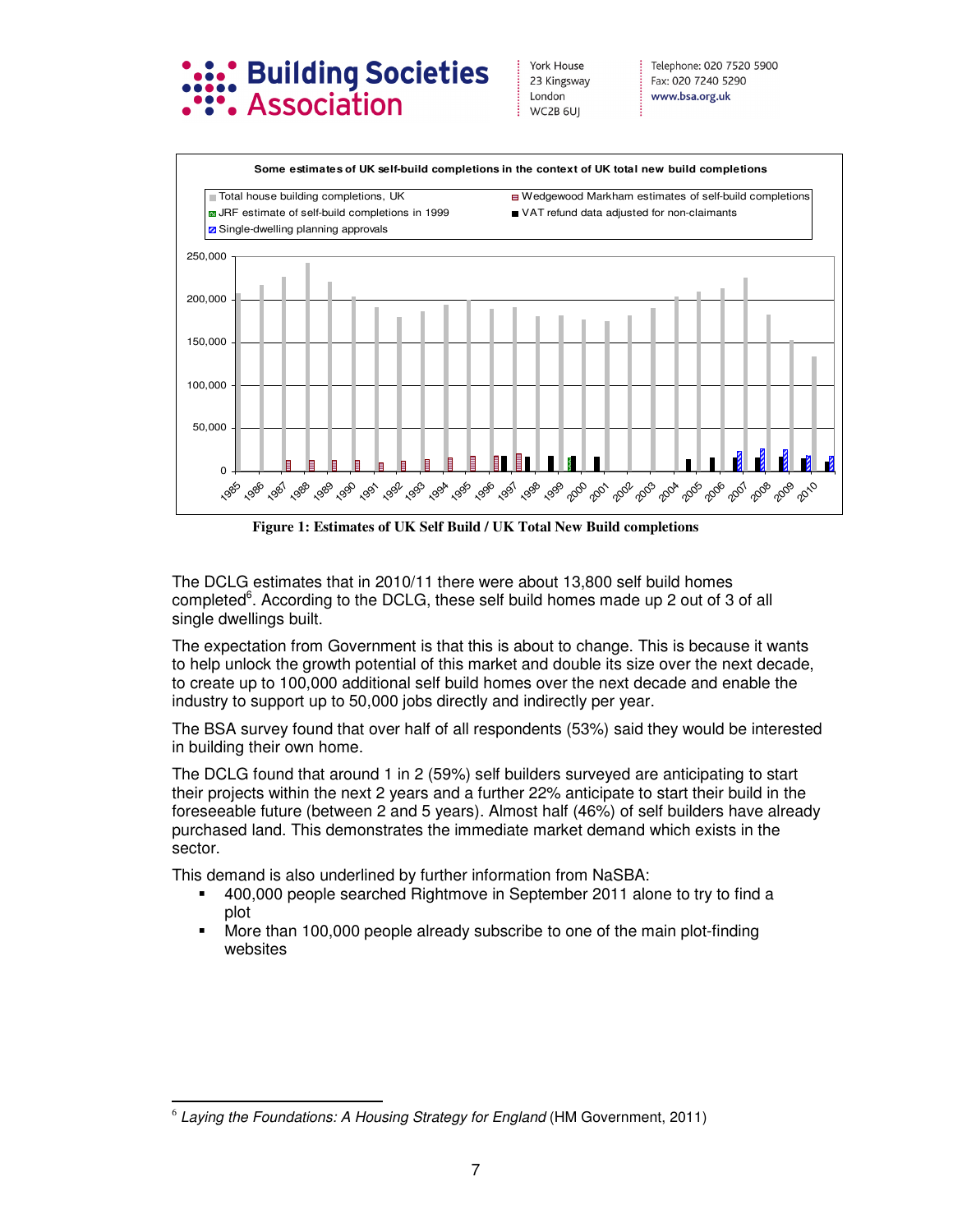

## **3.3 The 'average' self builder**

The majority of self builders are well capitalised married couples, many with no children, who are home owners aged between 35 and 54.

DCLG's survey indicates that the typical self builder applying for self build finance has the following profile:

- Over half (51%) are between the ages of 35-54. More specifically, 20% are between the age of 35-44; 31% are aged 45-54 and another 28.5% are aged 55-64
- 1 in 4 (25%) have household incomes between £35,000-£50,000 and a further 23% have an income between £50,000-£75,000
- 2 out of 3 (67%) are existing home owners
- $\blacksquare$  1 in 5 (22%) own more than one property
- Almost half (43%) of aspiring self builders who answered the Home Building and Renovating survey want to build in southern England.

These findings are broadly echoed by Buildstore's data<sup>7</sup>:

- 25% of people are between the age of 31-40; 36% are aged 41-50 and another 25% are aged 51-60
- More than 1 in 4 (27%) have a household income between £40,000-£60,000;
- Almost 1 in 5 (19%) have an income between £60,000-£80,000
- More than 1 in 10 (13%) have a household income between £30,000-£40,000
- Almost 75% are married couples and 60% have no children

## **3.4 The typical self build project**

Most self builds are not DIY projects. DCLG's survey indicates that most self builders don't actually build their homes themselves. Indeed the majority (over 80%) use a combination of builders, sub-contractors and project manage their build, with only a small number (8%) actually doing the build themselves. Interestingly, almost 1 in 5 (16%) use a contractor to build their home for them.

DCLG's survey indicates that the majority of potential self builders prefer either timber frame or traditional brick or block construction for their homes (64%). DCLG also found that some 8% were interested in 'kit homes', and about 1 in 10 (11%) were planning a renovation/conversion, home improvement or extension project.

Buildstore's data<sup>8</sup> shows similar results:

- Around two thirds of self build homes are built using conventional brick and block
- Around 1 in 3 people build timber frame kit systems
- Less than 5% use other build methods

 $\overline{a}$ 7 Self Build Moving Centre Stage: Expanding the market for self procured housing (Buildstore, 2009)

<sup>8</sup> Self Build Moving Centre Stage: Expanding the market for self procured housing (Buildstore, 2009)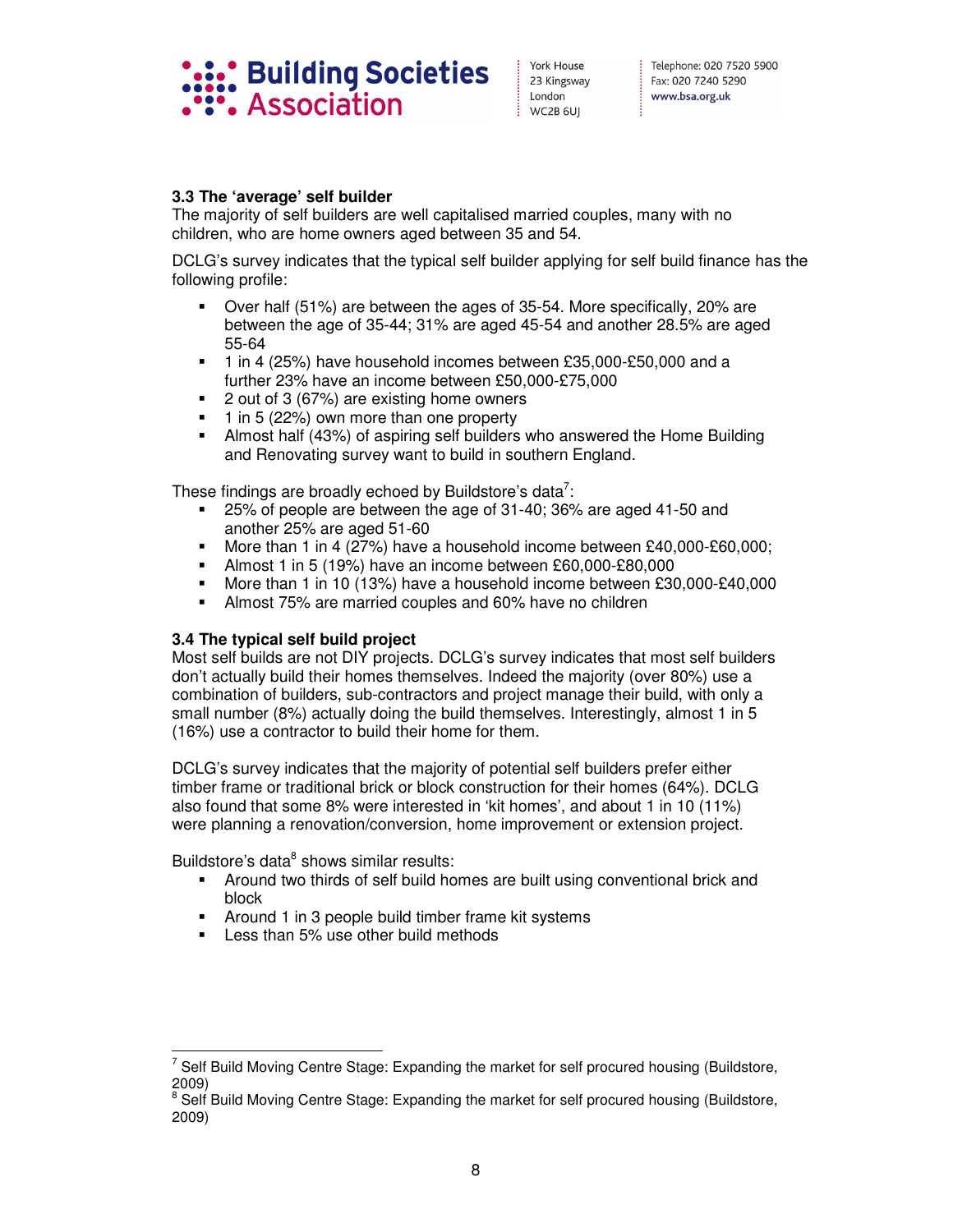# **Building Societies** Association

York House 23 Kingsway London WC2B 6UI



Buildstore data also highlights that 2 out of 3 self builders typically build more than one property. Indeed:

- Over 1 in 3 complete two or more builds
- 1 in 10 people complete as many as three builds

Build-Zone examined their database to look at projects for which they provided insurance over the last 12 months and found that most builds involve collaboration between self builders and professionals:

- Custom homebuilding (either where a consumer commissions the build but has little involvement on the build, or when the consumer hires a builder to undertake the process) amounted to 12% of projects.
- Watertight shell with self-managed finishes (where a builder is contracted to erect the house to watertight shell stage, at which point the project is handed over to the self-builder who manages the finish trades directly with subcontractors) amounted to 33% of all projects
- Kit home with self-managed trades (the kit home supplier is usually responsible for managing the design issues, supplying and erecting the superstructure, but the self-builder is responsible for organising the ground works and finishing trades) amounted to 14% of projects.
- Self-managed with subcontractors (where the self-builder has to arrange all the trades throughout the job) amounted to 33% of projects.
- Self-managed with own labour and subcontractors (where the self-builder is undertaking aspects of the work in a DIY fashion, interspersing this with hiring and managing subcontractors) amounted to 39% of projects.
- Entirely DIY amounted to 3% of projects.

## **3.5 Motivations for self build**

DCLG's survey found that self builders have a range of motivations for building their own home:

- Most (85%) self builders do so because they want more choice over the design and layout of their homes
- Many (62%) do it because of personal ambition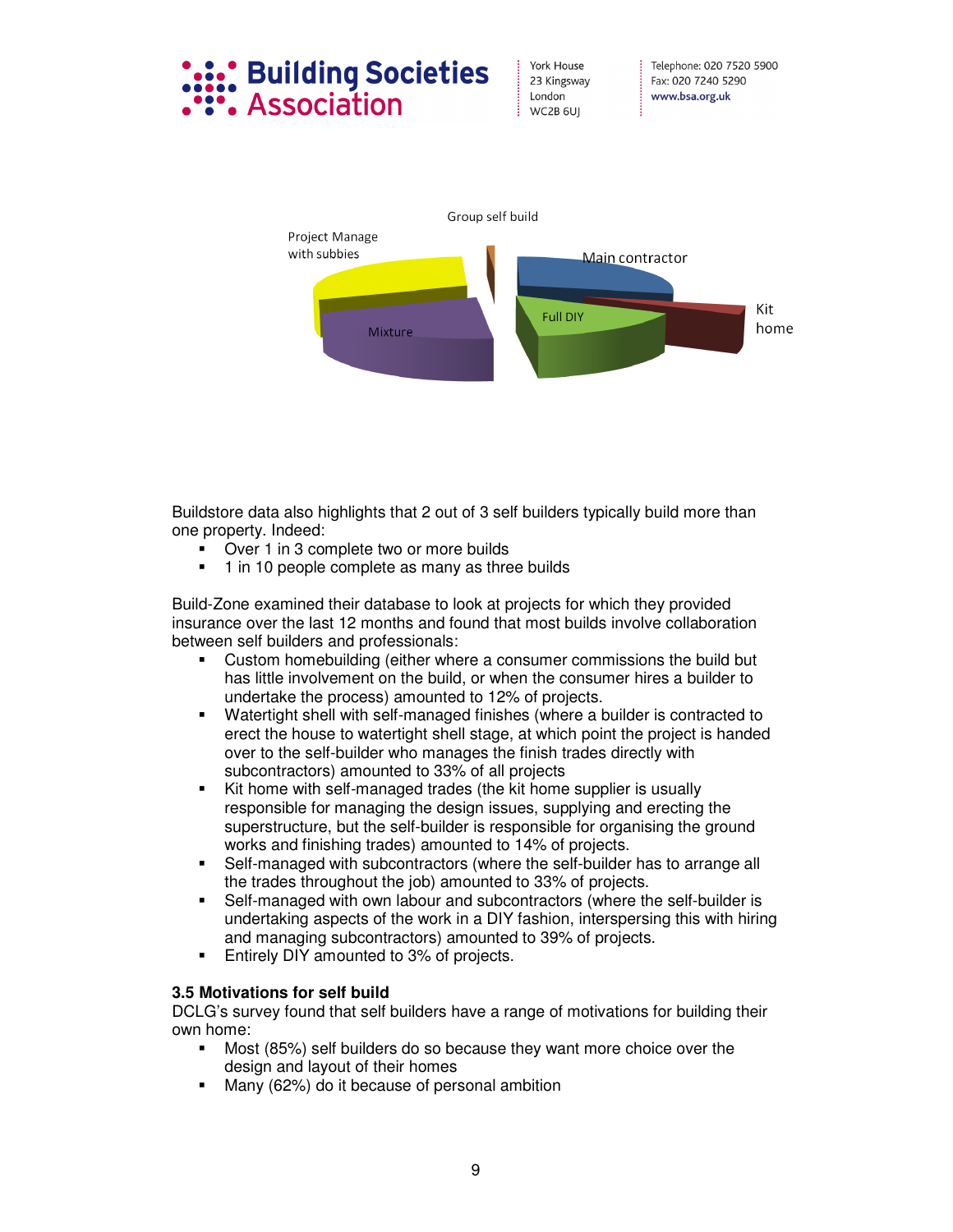

- 1 in 2 (53%) see it as a route to home ownership which could save them money
- 4 out of 10 (40%) do so because they are not satisfied with homes that were currently available on the open market
- 1 in 4 (25%) see financial gain as an important factor.

BSA's survey found:

- Most (53%) of people self build because they want to control the design and layout of the home
- 43% of self builders are attracted to the fact it would be cheaper to build than buy on the open market.

These conclusions are not inconsistent with Norwich and Peterborough Building Society's survey which found that:

- 42% of self builders are attracted to the idea of self building as a way to build a home which is suited to their individual needs
- 26% of self builders are attracted by the likelihood that self build would work out significantly cheaper than buying an equivalent existing property
- 21% of self builders are attracted to self build because they could build a more efficient and environmentally-friendly home.

The results broadly mirror Buildstore's information on the why people choose to self build<sup>9</sup>:

- 82% identify choice and control over design and layout as one of the top three reasons for self building, with 35% of self builders seeing design to their own specifications as the most important reason
- 59% identify location choice as one of the top three reasons for self building with 30% identifying location as the most important factor
- 52% see financial gain as one of the top three reasons for self building
- Other reasons include dissatisfaction with the existing supply of houses; personal ambition and reward.

Expected build cost aspirations (excluding land costs) identified in the DCLG survey were:

- About 1 in 4 people (23%) aim to spend no more than £150,000 on their build
- About 43% anticipated a total spend between £150,000 and £300,000 for their project
- Almost 1 in 4 (22%) expect to spend between £300,000 and £500,000 on their builds

Average build costs:

The average build cost from Build-Zone data for 2011 across the UK, including land, was £235,543.

## **3.6 Funding the self build project**

With the self build market expected to increase as more people look to build their own homes, demand for affordable self build finance is likely to increase. However,

 9 Self Build Moving Centre Stage: Expanding the market for self procured housing (Buildstore, 2009)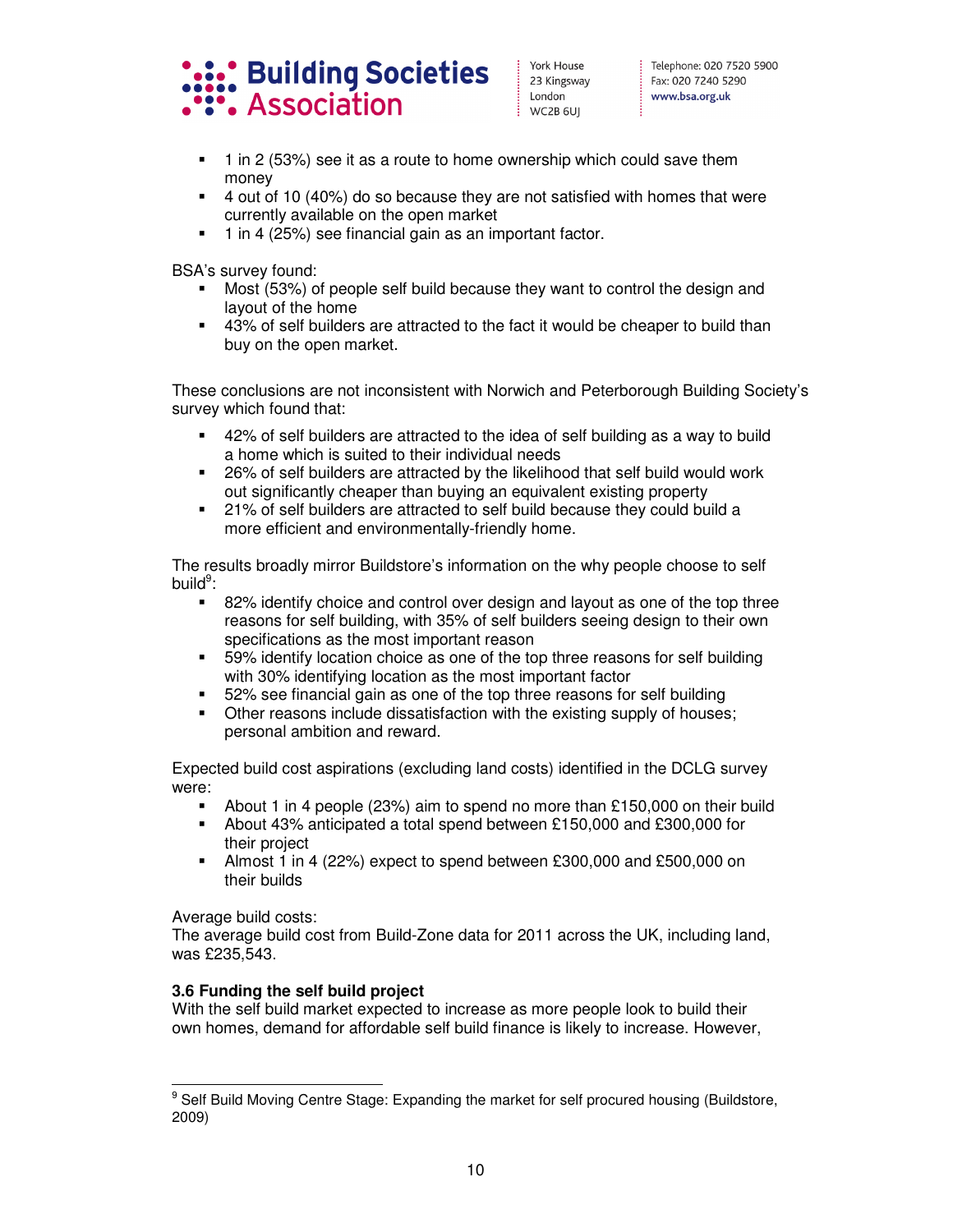

many self builders continue to struggle to find an affordable finance package for their development or encounter difficulties when engaging with lenders.

The BSA's survey highlighted that whilst many more lenders are offering dedicated self build mortgages when compared to ten years ago, about 1 in 3 people experience difficulty in getting a dedicated self build mortgage.

DCLG's survey found that the two most challenging aspects of securing self build finance raised by self builders who responded to its survey were:

- Finding a self build mortgage provider (25%)
- Finding an affordable self build mortgage (23%)

DCLG's survey also found that 1 in 4 (25%) of self builders were either unable or found it difficult to secure a self build mortgage. The following main reasons were given:

- inability to raise capital against an existing property
- lenders appearing to lack knowledge and expertise in terms of valuations relating to part builds and plots with a planning permission
- $\blacksquare$  difficulties in acquiring bridging finance.

Key areas for improvement in the finance packages highlighted by self builders were the need to:

- **Introduce more transparency about what finance products are available to self** builders, and
- Increase the number of finance products on the market.

Average loan sizes and LTVs – some facts according to Buildstore's self build mortgage borrowing:

- $\blacksquare$  2007/8 lending £435m
- Average  $\text{loan} \text{\pounds}208,592$
- Average final  $LTV 62%$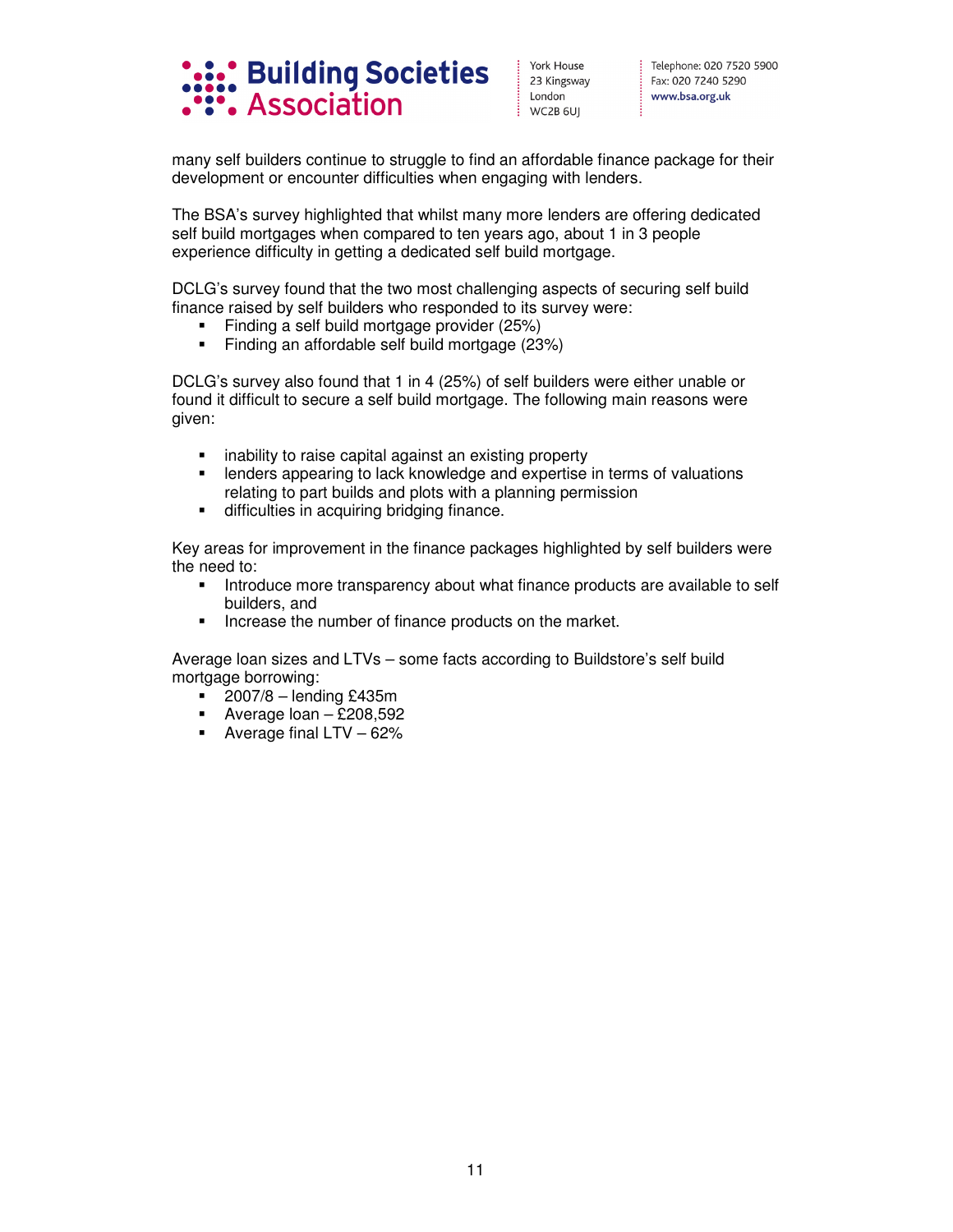

Telephone: 020 7520 5900 Fax: 020 7240 5290 www.bsa.org.uk

## **3.7 Group build schemes**

Self build housing has to date largely been about single units built on single plots. This is changing. The DCLG survey identified that demand for 'group', or multi-unit, self build schemes where communities work with builders or registered housing providers or where builders build multiple homes for their clients as part of a larger development, is increasing. It is likely that demand for this form of development will further increase as the DCLG capital funding facility for group schemes is introduced.

The DCLG's survey found that that more than 1 in 4 (26%) self builders would be interested in building their home as part of such group schemes and a further third (35%) are undecided on whether they would be interested. It is notable that the demographic profile of the type of self builder who is interested in such schemes appears to be skewed towards younger age groups.

Household income profiles of those who aspire to group self build also appears to be clustered around 'middle income groups'.



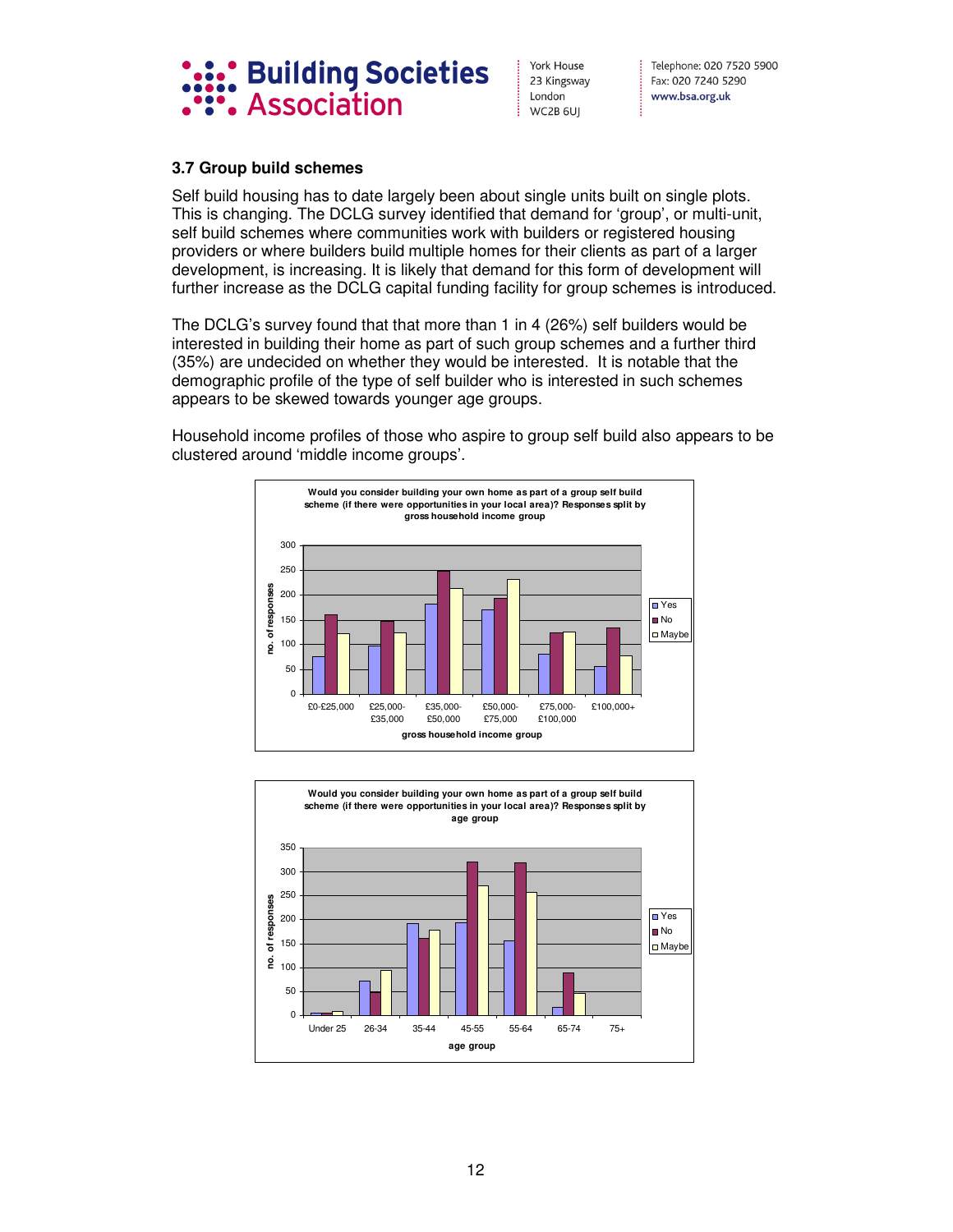

These facts suggest that there is demand from a younger, capitalised, self-builder who is willing to take advantage of opportunities in the market, where they exist.

This evidence of market interest in larger schemes is supported by evidence provided from the Confederation of Cooperative Housing and NaSBA who indicate there are already a range of such group projects in the pipeline.

NaSBA have identified about 50 self build groups who are working up projects across the UK, of which approximately half are 'ready to go'. Three broad groups can be identified:

- Enabling developers: such as Urban Self Build, Wellstride, Igloo Regeneration, Derwood Homes, Ecomotive, O&H, Zero Energy Projects, Swallow Hill Homes and Glenrate.
- Community housing providers: such as the Community Self Build Agency, Gentoo and the UK Cohousing Network. Local Authorities and Housing Associations also fall into this category.
- Informal local groups: such as the Eco-Villages network, the Community Land Trust network, and local groups bringing forward successful projects like Ashley Vale, Bristol.

NaSBA indicate that on average, group schemes need about £1m finance per project, based on typically 20 homes and a contribution of £50,000 per household to help with land acquisition and initial infrastructure costs. Development costs for buildings vary considerably and depend on scheme type.

More developers are also entering this market, which is seen by many builders as a growth area, particularly given the strong push being given by Government and the support which will be provided through a revolving fund facility. These 'enablers' are typically private developers (some house builders) which sell plots with design and build contracts or sell pre-prepared serviced plots to self builders- a development model which is dominant in countries such as Australia and the USA. Other enabling developers act as intermediaries between self builders and local authorities, agreeing planning and design conditions for the site before bringing sites to the market. Sites for such development can range from small sites of just 5-10 plots to large sites of 50-100 or more plots.

## **3.8 Financing group self build projects**

Capital finance availability for multi-unit group self build projects remains an important challenge for the sector. This was an important conclusion of the Self Build Housing Action Plan. This is also consistent with the conclusions in the Federation of Master Builders<sup>'10</sup> (FMB) report which identified the restrictive capital finance conditions for small and medium sized builders, some of which build homes for self builders. FMB's survey found that the tightening of credit conditions were affecting builders, 38% of whom indicated that restrictions in the availability of land, and or credit, had prevented them investing in land that they would have bought for developing over the next 5 years.

 $\overline{a}$ <sup>10</sup> *Tackling the housing crisis* (FMB, November 2011)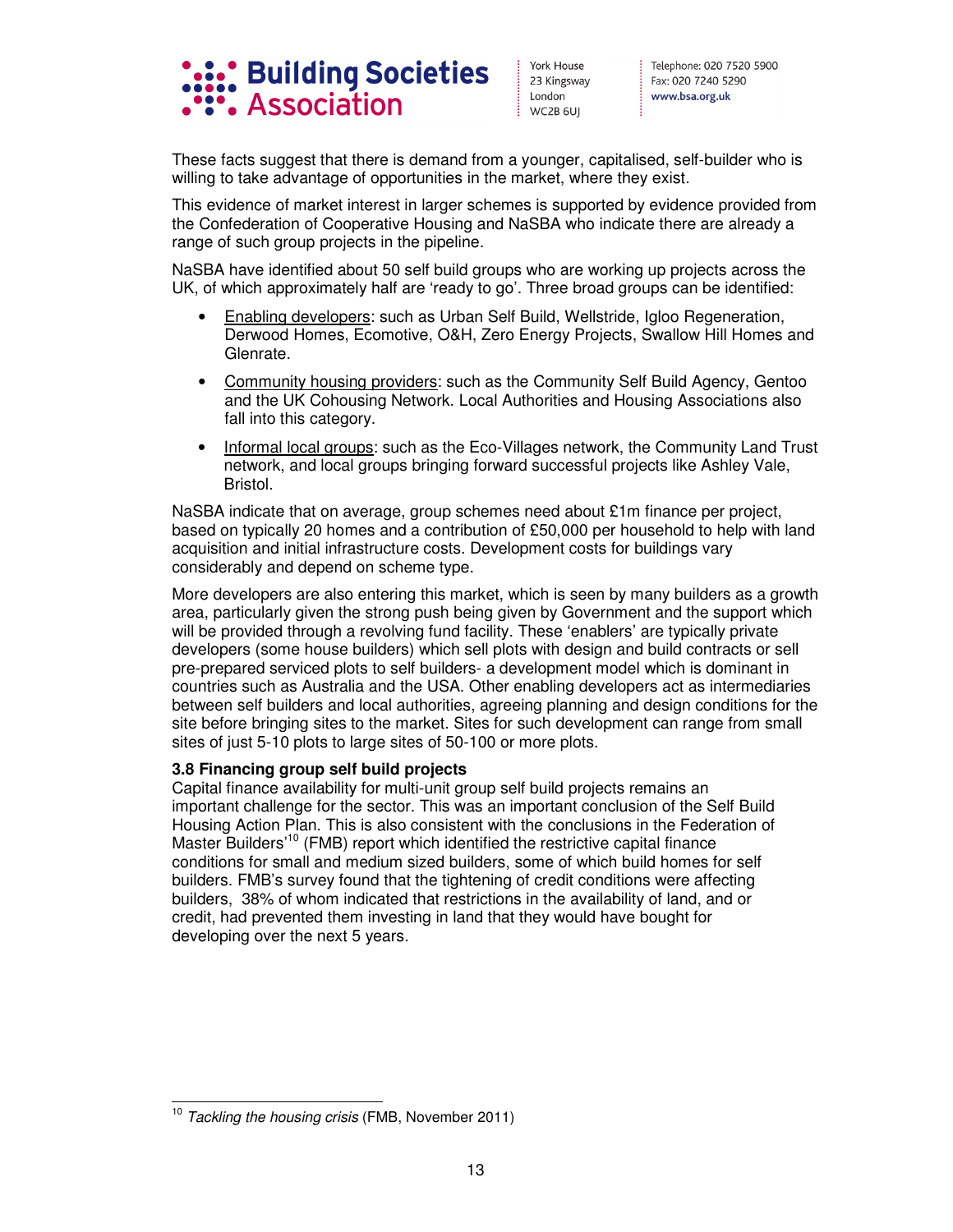

Telephone: 020 7520 5900 Fax: 020 7240 5290 www.bsa.org.uk

## **Section 4:Concerns about self build to lenders**

The concerns about lending on self build properties can broadly be grouped into the following three categories:

## **4.1 Valuation information**

Valuing self build properties ahead of stage release of funds as well as upon completion can be difficult. Properties are often unique or built using modern methods of construction and it is difficult to find comparables.

The RICS convened senior members involved with development of its guidance on the valuation of new build properties and its representatives on the Self Build Implementation Group to assess how it could provide guidance on the valuation of self build properties, but during the build phase and upon completion. The group concluded that the principles for the valuation of new build applied equally to self build. The RICS is currently consulting on guidance entitled 'The Valuation of Individual New Build Homes' which includes reference to self build and stage payments. The guidance states that the principles involved in valuing self build properties are no different to those employed in valuing any new build proposal and the danger in promoting a different methodology is the risk that such schemes could potentially become stigmatised and valuations be distorted as a result. The issue, defined in the guidance, is not with the value of the property itself, but with the appropriate assessment of the property during construction where stage payments are being made.

The RICS Guidance note; The Valuation of Individual New Build Homes will be published on www.rics.org when the consultation process has been completed.

## **4.2 Delays or set-backs to the build**

This can include the borrower's plans changing during the build, time delays on the project or a builder going into liquidation. Project Management by an outside professional such as an Architect or Project Manager can help in alleviating this risk, along with careful attention to staged release of funds that are assessed against budget and relative stage of build.

## **4.3 Running over-budget**

This can include the consumer running out of money and having insufficient savings to act as a contingency fund. It could be due to the borrower underestimating costs of the build to begin with. If the borrower is left with insufficient funds to finish the project, the lender is left with the decision of whether to advance more funds (leading to a higher loan-to-value ratio) or taking possession of an incomplete property. Ensuring that the borrower has a realistic budget with a suitable contingency fund is key to ensuring budget over-runs are minimal and dealt with suitably.

Methods of mitigating the risks of self build lending are discussed in the next section.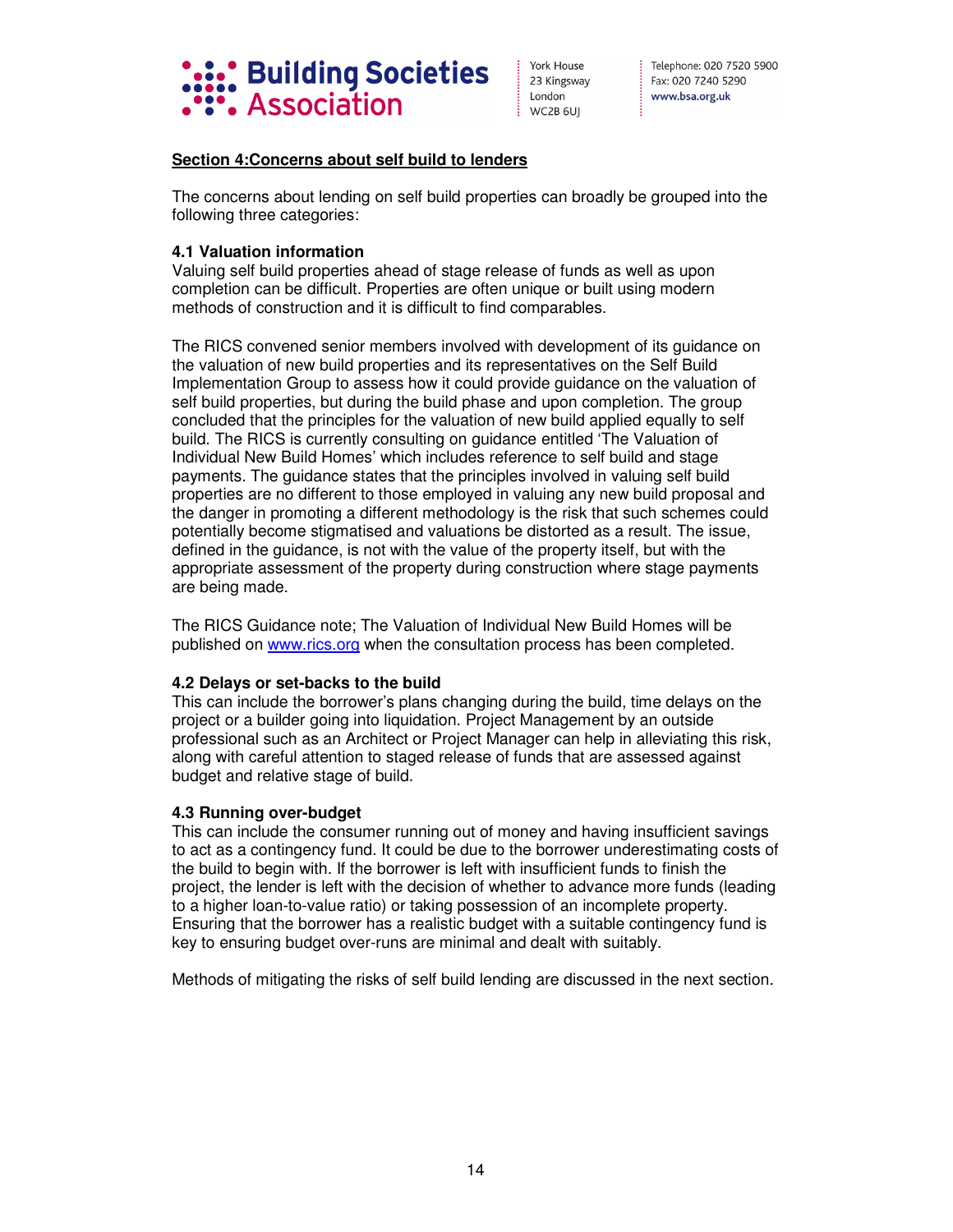

## **Section 5: mitigating risks**

There are ways of mitigating risks of lending on self build properties which are described below. This is not a comprehensive list but does include some examples of ways to reduce risk.

## **5.1 Planning and Building Control**

Check that the consumer has valid full planning permission and they have submitted working drawings for Building Regulation design approval with either the local authority or an Approved Inspector.

## **5.2 Title**

Titles should be checked by the conveyancer as would be the case for a traditional purchase. Special attention should be paid to rights of way and any other restrictive covenants with adequate cover being in place. The Law Society does not currently issue specific guidance on conveyancing for self build properties but are looking into the possibility of producing some.

## **5.3 Planning and budgeting**

Check whether the borrower has a comprehensive project development plan and schedule in place. The plan should include a timescale and budget for each stage of the build which has been quoted by the builder or relevant trade contractor. Reliance on the borrower's own time and skills should be considered in the context of any previous experience with similar projects. Their plan should also include details of additional savings or contingency fund in case any stage of the project goes overbudget. A 10%-15% contingency fund is considered standard for a self build project and 20% for a conversion project.

## **5.4 Legal Contracts**

Contracts should be utilised by the borrower for the engagement of professionals along with main suppliers of materials and each builder, or trade contractor. Low cost purpose written contracts are available from Self-Build Zone and ContractStore or a legal firm. Each contract will detail a description of the project, labour costs, payment systems, a specification of the materials to be used, their costs and who will source them.

## **5.5 Structural Warranties**

The borrowers should have arranged for the property to be built under a recognised warranty scheme which provides insurance for the housing unit for ten years post completion against defects in the design, materials and workmanship. The warranty provider will check the design and workmanship is acceptable throughout the construction process through a series of site inspections or technical audit checks (which can incorporate the Building Control functionality if this has been arranged via the warranty provider). There are a number of warranty providers in the market but four of the main providers are NHBC, Build-Zone, LABC, Premier Guarantee.

## **5.6 Insurance**

Self builders will require a variety of insurance policies, depending on the method of procuring their build.

They should have Site Insurance, which normally covers loss or damage to the building works, temporary works and materials for incorporation therein (and existing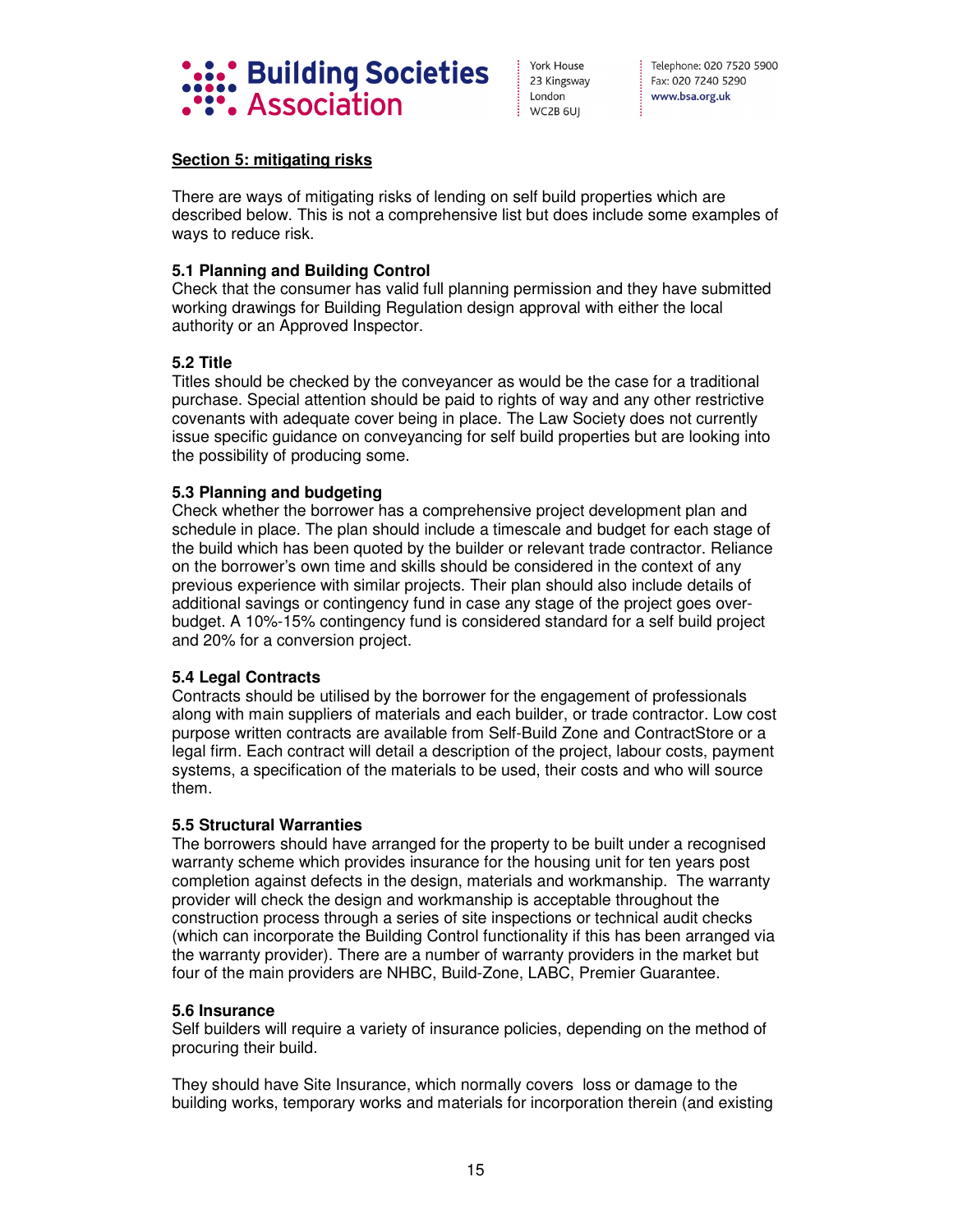

Telephone: 020 7520 5900 Fax: 020 7240 5290 www.bsa.org.uk

structures in respect of conversion projects); public liability; employer's liability, together with personal accident; JCT Clause 21.2.1 insurance to cover possible damage to the surrounding area. There are a number of site insurance providers including Self-Build Zone, Build Care and Self-Builder.

## **5.7 Self Build Indemnity/Build Out Scheme**

Build-Out insurance cover is a bespoke Mortgage Indemnity Guarantee policy designed to enable the lender to provide greater levels of funding (up to 90%) than would normally be provided but importantly to provide necessary financial funding to complete a project (Build-Out expenses), if it has to be repossessed during the course of construction, therefore enabling a more favourable disposal upon completion. It is underwritten by Lloyd's and available exclusively via Buildstore Financial Services limited who are experienced managers of the scheme.

Build Out expenses – The expenses made up of

- (a) the cost, not exceeding  $£2,500$ , of the reports identifying
	- (i) the sale price of the Property at the time of Possession,
	- (ii) the cost of work required to complete the build or refurbishment
	- (iii) the eventual likely sale price after completion of the build or refurbishment
- (b) the cost, not exceeding, £1,500, of
	- (i) novating any existing contracts to enable the completion of the build or refurbishment of the Property
	- (ii) the cost of identifying any Remedial Work
- (c) the cost of project management in respect of the remaining building or refurbishment works to complete the Property
- (d) the sum that would have been contributed by the Mortgagor for the remaining stages of build or refurbishment after the stage reached at Possession of the Property.

The total of (a) to (d) inclusive shall not exceed £85,000.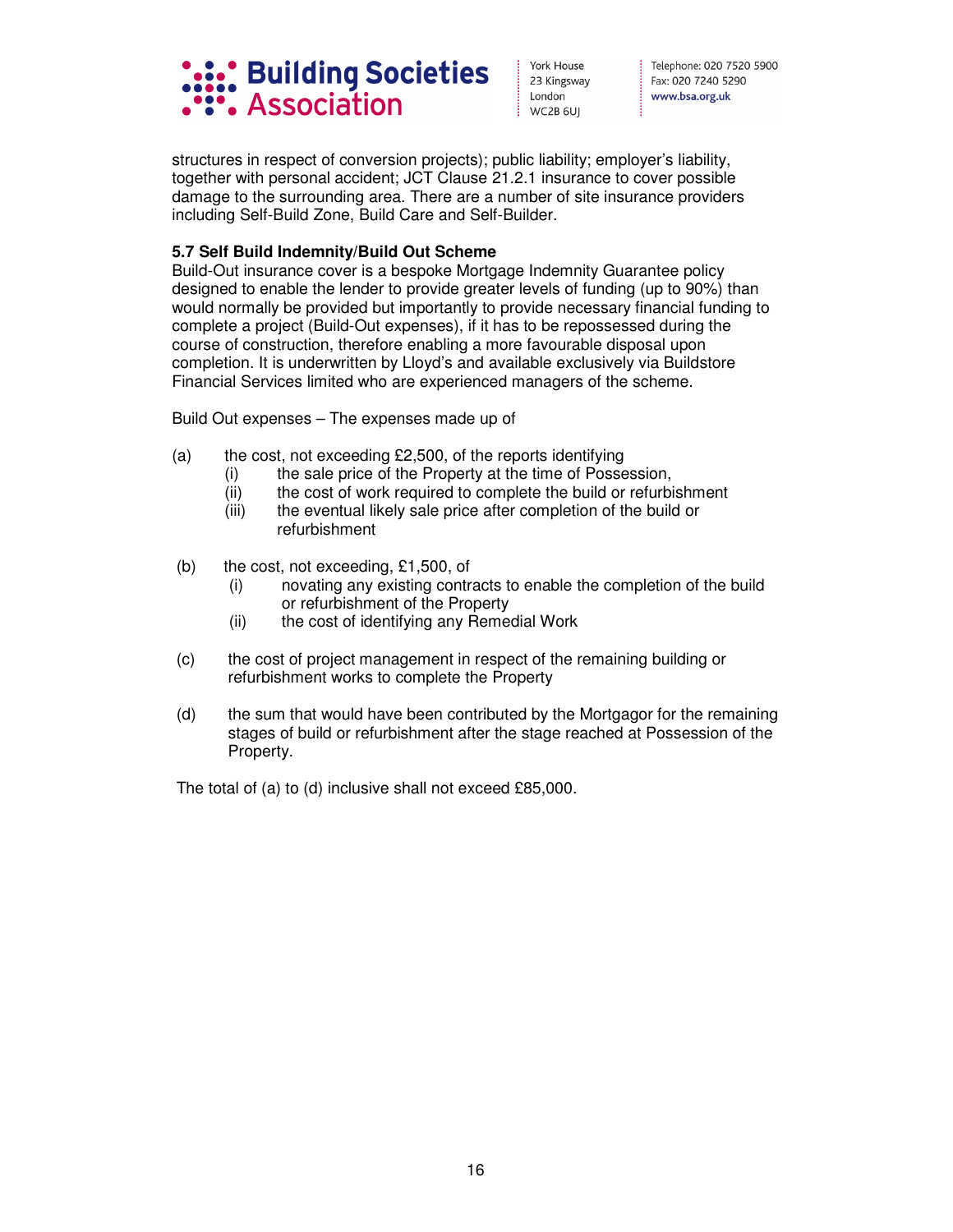

Telephone: 020 7520 5900 Fax: 020 7240 5290 www.bsa.org.uk

## **Section 6: Capital requirements**

It is important for Standardised lenders to be aware of the value of the property at each stage in order to fulfil the requirements in the FSA Handbook for the preferential risk weighting of 35%. At time of writing, the key provision under the revised standardised approach is BIPRU 3.4.56, which says:

*"Without prejudice to BIPRU 3.4.85 R, an exposure or any part of an exposure fully and completely secured, to the satisfaction of the firm, by mortgages on residential property which is or shall be occupied or let by the owner or the beneficial owner in the case of personal investment companies must be assigned a risk weight of 35%."* 

The important bit in that context is " is or shall be occupied " which covers properties under construction. "Fully and completely secured" is further limited by BIPRU 3.4.81 to exposures below 80% LTV. The treatment of exposures above 80% LTV is explained at BIPRU 3.4.82. These BIPRU rules will be superseded by the new EU Capital Requirements Regulation, expected to come into force at the beginning of 2013, but this is not expected to materially change the above treatment.

The risk weighting has to be based on current LTV, so at each stage, as funds are advanced to buy the plot and then maybe stage payments while construction is proceeding, lenders should be clear as to the value of the property in its the current state.

One issue is that after buying the plot, the money spent on the construction doesn't necessarily produce a corresponding uplift in valuation; it's not a straight line from cost of land to value of finished house. So, depending on how much equity the borrower is putting in, lenders should take care that the loan doesn't venture over the 80% LTV threshold at some stage unless they are prepared to follow the treatment in BIPRU 3.4.82.

IRB lenders would determine their own capital requirements.